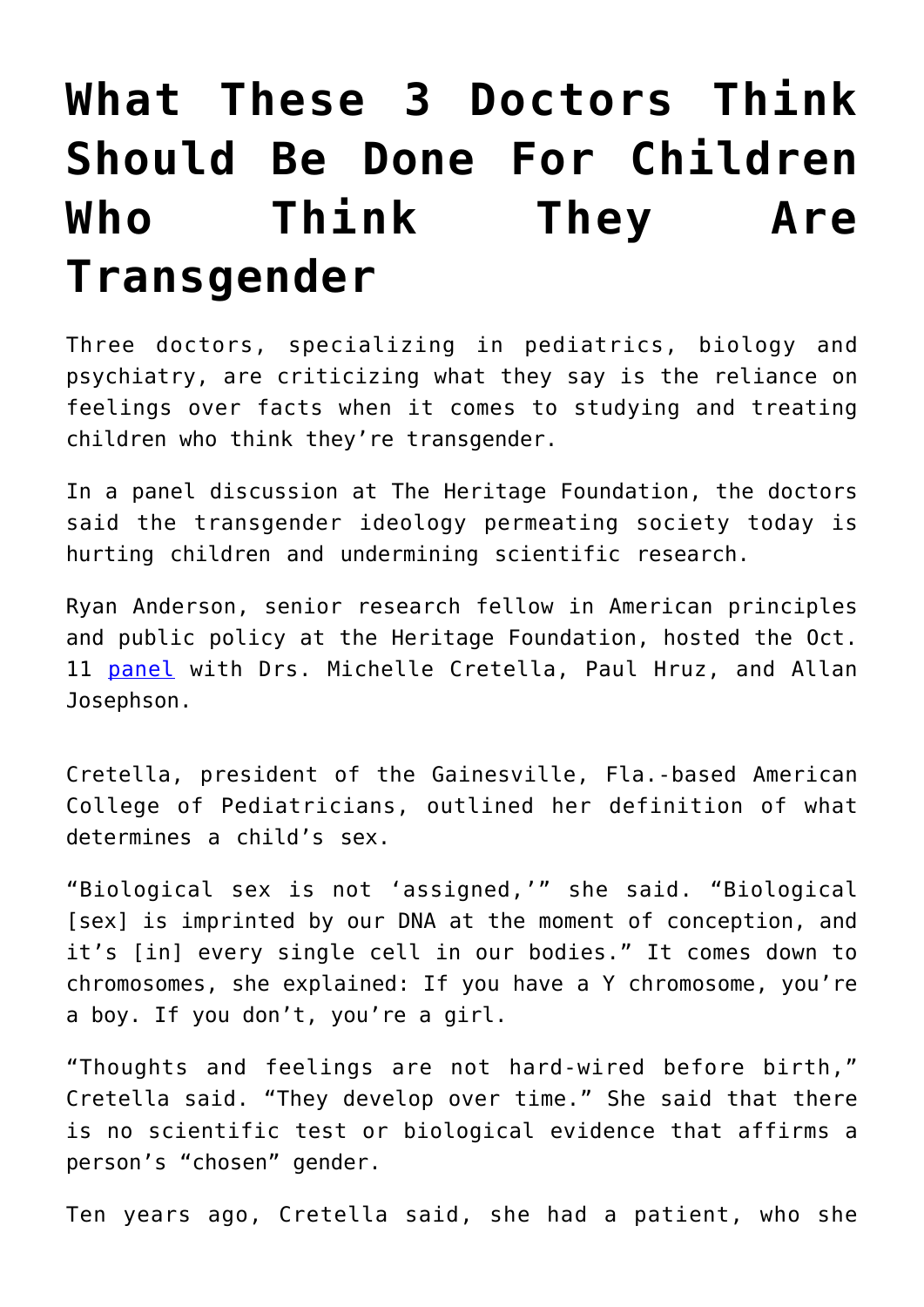called "Andy," who said he was transgender.

"Between the ages of 3 and 5," she said, "little Andy increasingly played with girl toys. Stereotypical girl toys. He really made friends easier with girls, and he started telling his parents, 'Mommy, Daddy, I am a girl.'"

Cretella referred Andy's parents to a therapist to look at the family dynamics behind the circumstances.

"During one session, they had a breakthrough," she recalled. "Andy had a truck and a Barbie. He put the truck down, he looked up at his parents, and said 'Mommy, Daddy, you don't love me when I'm a boy.' Now the therapist had something to work with."

Andy had a sister with special needs when he was 3 years old. His mom and dad had to give more attention to her to accommodate her condition. Andy thought that they favored his sister over him and that he needed to be a girl for his parents to love him.

By focusing the therapeutic session on family dynamics, Andy was able to progress through his treatment.

"Over the next year, this therapeutic work is what relieved Andy's gender dysphoria," said Cretella in an email to The Daily Signal. "He no longer had the psychological need to be the opposite sex in order to feel loved. Within a year of that session he was happy, healthy and identified as a boy."

But Cretella said that Andy wouldn't have received the same treatment today.

"Today, Andy's pediatrician would refer Andy and his family to gender specialists or a gender clinic," she said. "The parents would immediately be told this is who Andy is."

Josephson, a professor and division chief of child and adolescent psychiatry at the University of Louisville in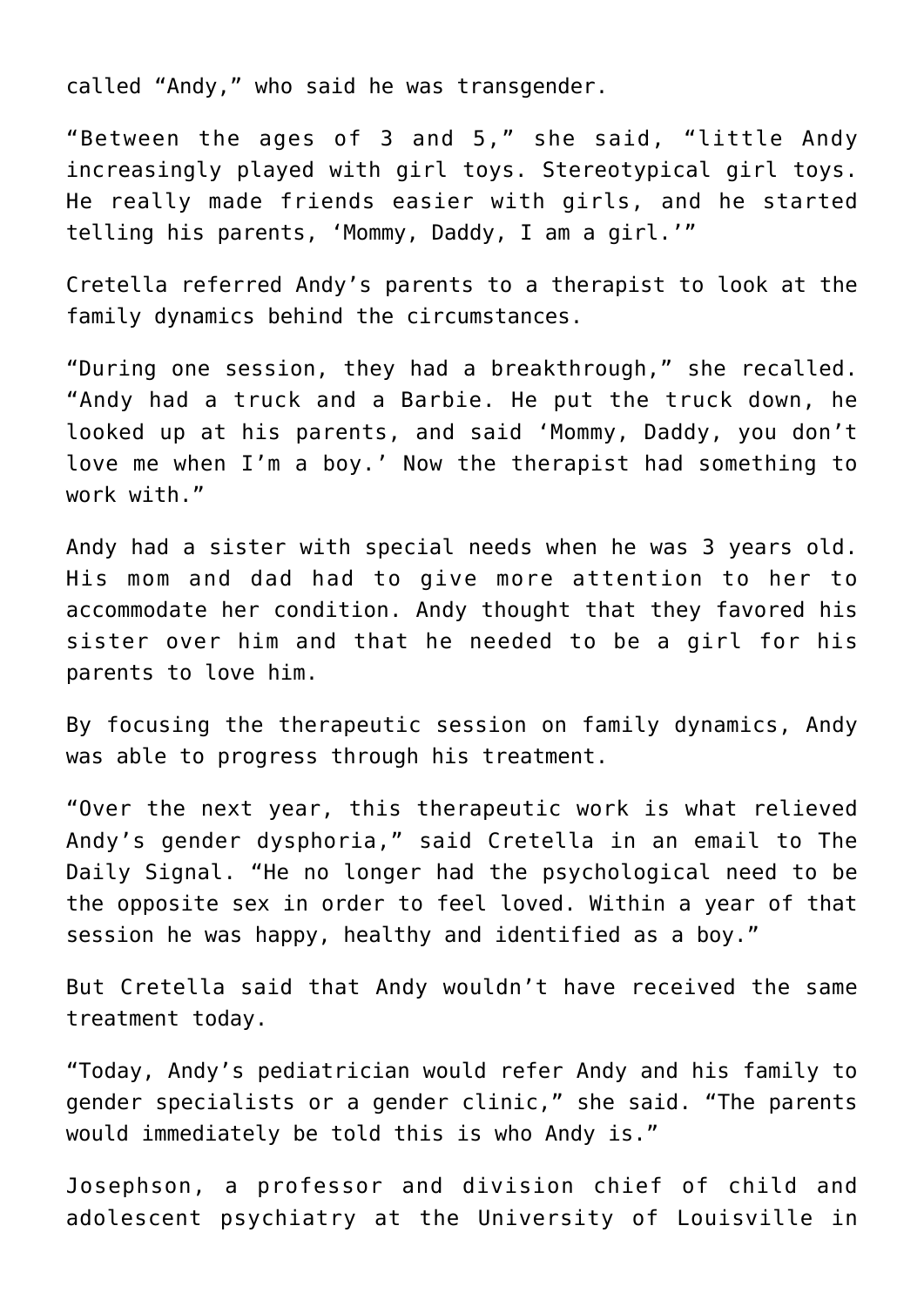Kentucky, called the current transgender revolution "a socialcultural-psychological phenomenon," but added that it's also a "neglectful phenomenon, neglecting the developmental needs of children."

Josephson said that young children don't have the capacity to make choices on sexual identity, just as they don't have the capacity to drive a car or make the choice to go to bed on time. He said it's the parents' job to help their children learn these things as they develop.

For parents not to take action in the child's decision-making, particularly with respect to sexual identity, is detrimental to the child's development, he said.

"Of course you affirm the child and love the child," he said, "but you don't affirm a bad idea."

Hruz, associate professor of pediatrics, endocrinology, cell biology, and physiology at Washington University in St. Louis, explained the psychological issues that transgender people face. These include depression and anxiety, and they can lead to bad outcomes, such as substance abuse.

"These children that have a gender identity that does not align with their sexes are truly suffering," he said.

Hruz said *[guidelines](http://www.eje-online.org/content/155/suppl_1/S131.full.pdf+html)* on how to treat transgender patients emerged from the Netherlands and were introduced into the U.S. about 10 years ago. Before then, transgender identity was considered a psychological condition. Now, doctors consider using puberty blockers and cross-sex hormones to patients suffering from gender dysphoria.

There were studies on the effects of the new guidelines, but Hruz said, they haven't warranted a drastic change in the approach to the way doctors treat gender-identity issues.

"Despite the fact that there are well-established treatment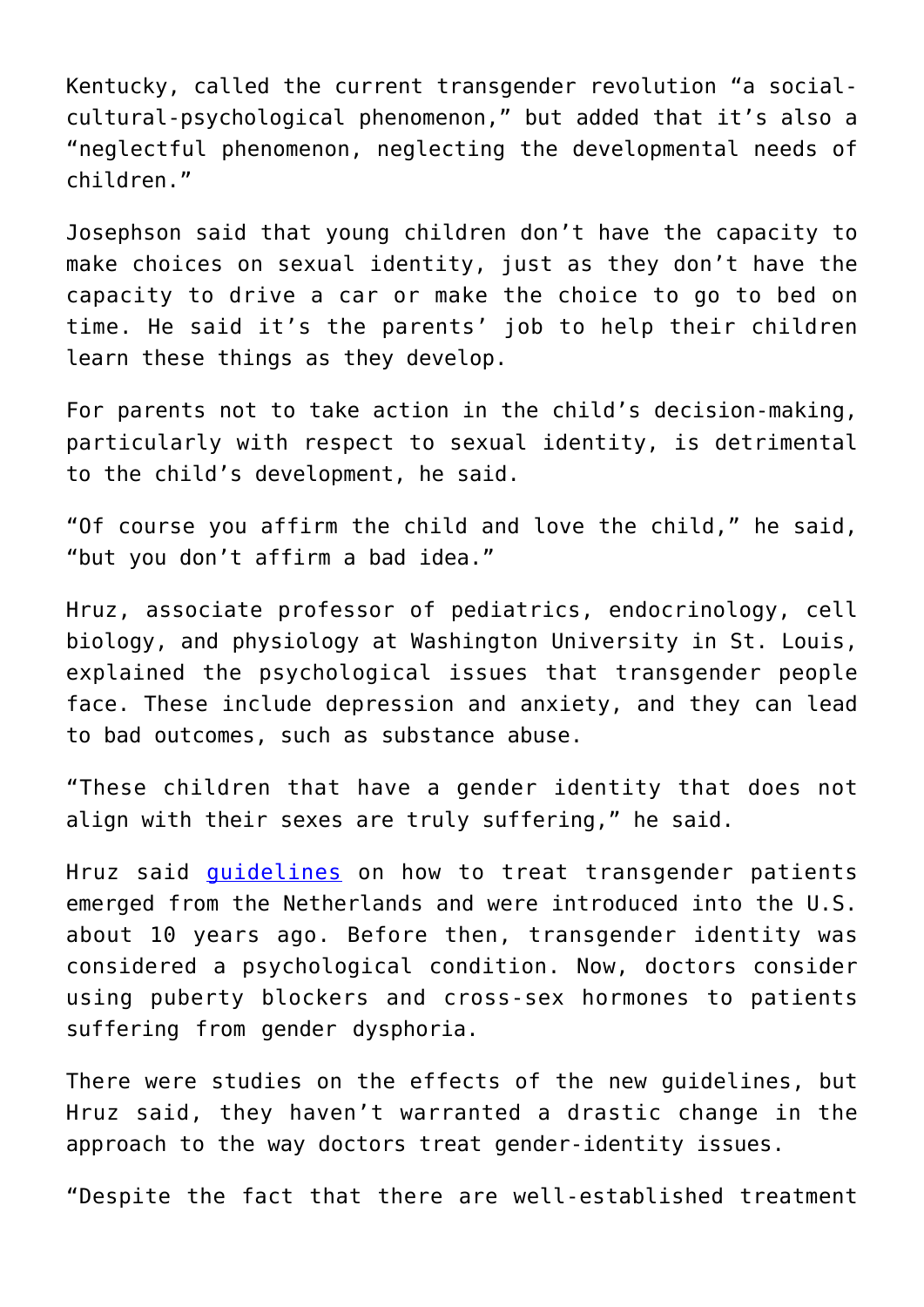guidelines," he said, "not standard care, but guidelines … the evidence behind this new treatment paradigm is slim to none."

Cretella raised the issue of the dangers of [puberty-blocking](http://www.washingtontimes.com/news/2016/mar/12/looking-at-suppressing-puberty-for-transgender-kid/) drugs, which counteract hormones that allow people to develop puberty traits, such as deeper voices and breasts. The blockers are not FDA-approved substances, and there have been no long-term studies of the substances used on a regular basis for otherwise-healthy children.

Cross-sex hormones used to replace the normal pubertal process, Cretella said, can cause cardiovascular disease, strokes, diabetes, and cancers.

Hruz agreed with Cretella about the dangerous effects of puberty blockers and added that they can also cause other problems, such as osteoporosis and infertility.

When the doctors began taking questions, Zack Ford, the LGBTQ editor of the liberal website ThinkProgress.org, asked why anyone should think they have the best interests of children in mind when their views on the issue, he said, are in "stark contrast to major medical organizations" and "reflect a clear prejudice against trans-people."

Ford said that studies concluded that when parents affirm a child's chosen gender, they relieve any mental stress the child may have sustained from the transition.

He didn't cite specific studies, but Cretella noted flaws with studies of the kind he alluded to.

First, the studies assume that affirming a false idea—in this case, the false ideas behind gender identity—is healthy for anyone. Second, she said the studies have been small and short-term.

Third, the control group of mentally healthy children were the siblings of the transgender child. In an email to the Daily